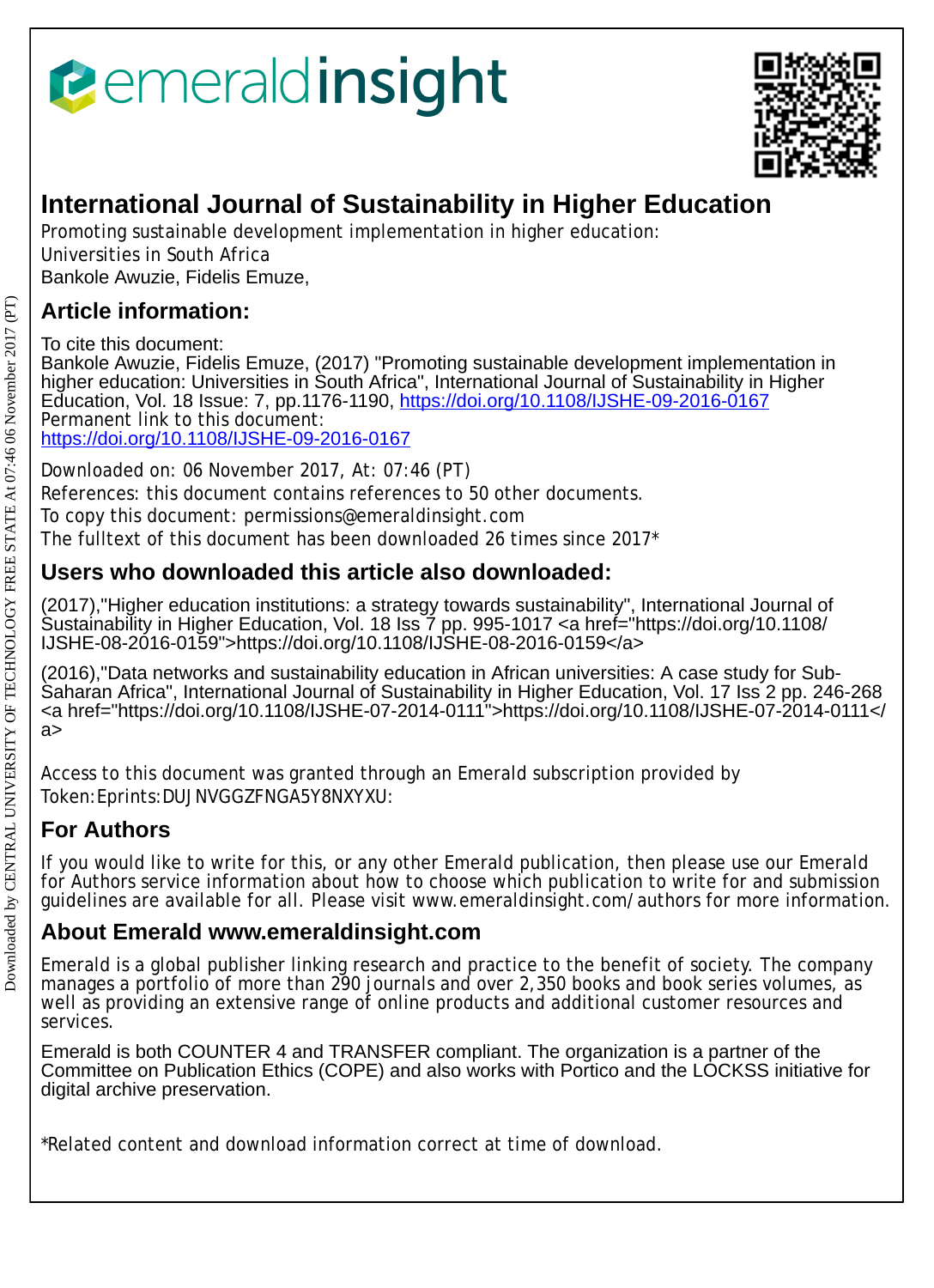IJSHE 18,7

1176

Received 3 September 2016 Revised 9 November 2016 14 February 2017 Accepted 15 February 2017

## Promoting sustainable development implementation in higher education

## Universities in South Africa

Bankole Awuzie and Fidelis Emuze Department of Built Environment, Central University of Technology, Bloemfontein, South Africa

#### Abstract

Purpose – This study aims to review the zeal exhibited by universities in South Africa towards aligning institutional mandates of teaching, learning, research and community engagement to the sustainable development (SD) agenda. The implementation of the SD agenda across higher education institutions (HEIs) continues to draw attention from the wider society. This is because HEIs are increasingly being looked up to for leadership in this regard. However, although several studies are quick to identify various factors which have driven the adoption of sustainable practices in HEIs, the paucity of studies seeking to identify the drivers for SD implementation remains glaring. This is particularly so in developing countries like South Africa.

Design/methodology/approach – To confirm the exploratory data from desktop study on public university engagement with sustainability in South Africa, a single case study was conducted in the Central University of Technology (CUT). The single case study design adopted semi-structured interviews and document reviews as data collection techniques. Purposive snowballing sampling technique was strictly adhered to in the selection of interviewees. Interviewees were selected on the basis of their roles in the implementation of the CUT's sustainability agenda.

Findings – Data emanating from these interviews were analysed thematically using qualitative content analysis. Although a plethora of drivers were identified, there appeared to be a consensus between most of the interviewees that the quest for cost reduction remained the most significant driver for the viable implementation of the sustainability agenda at CUT.

**Research limitations/implications**  $-$  It is expected that findings from this study would provide a platform for the development of effective implementation strategies in South African HEIs. Also, the findings contribute to filing the extant gap observed concerning implementation and drivers for engendering SD implementation in HEIs in sub-Saharan Africa (SSA) region.

Practical implications – By highlighting the drivers for SD implementation, this study contributes to the development of a more receptive social ontology among various stakeholders in an HEI towards the agenda, particularly within the SSA context where there is low level of awareness and buy-in by these stakeholders.

**Originality/value** – This study makes an original contribution to the research base of SD in HEIs and implementation.

Keywords Strategy implementation, Sustainable development, South Africa, Higher education institutions, Drivers

Paper type Research paper

International Journal of Sustainability in Higher Education Vol. 18 No. 7, 2017 pp. 1176-1190 © Emerald Publishing Limited 1467-6370 DOI [10.1108/IJSHE-09-2016-0167](http://dx.doi.org/10.1108/IJSHE-09-2016-0167)

#### Introduction

The South African higher education institutions (HEIs) community has signalled its desire to support the national government's sustainable development (SD) aspirations through their core activities of teaching and learning, research and operations. Accordingly, a

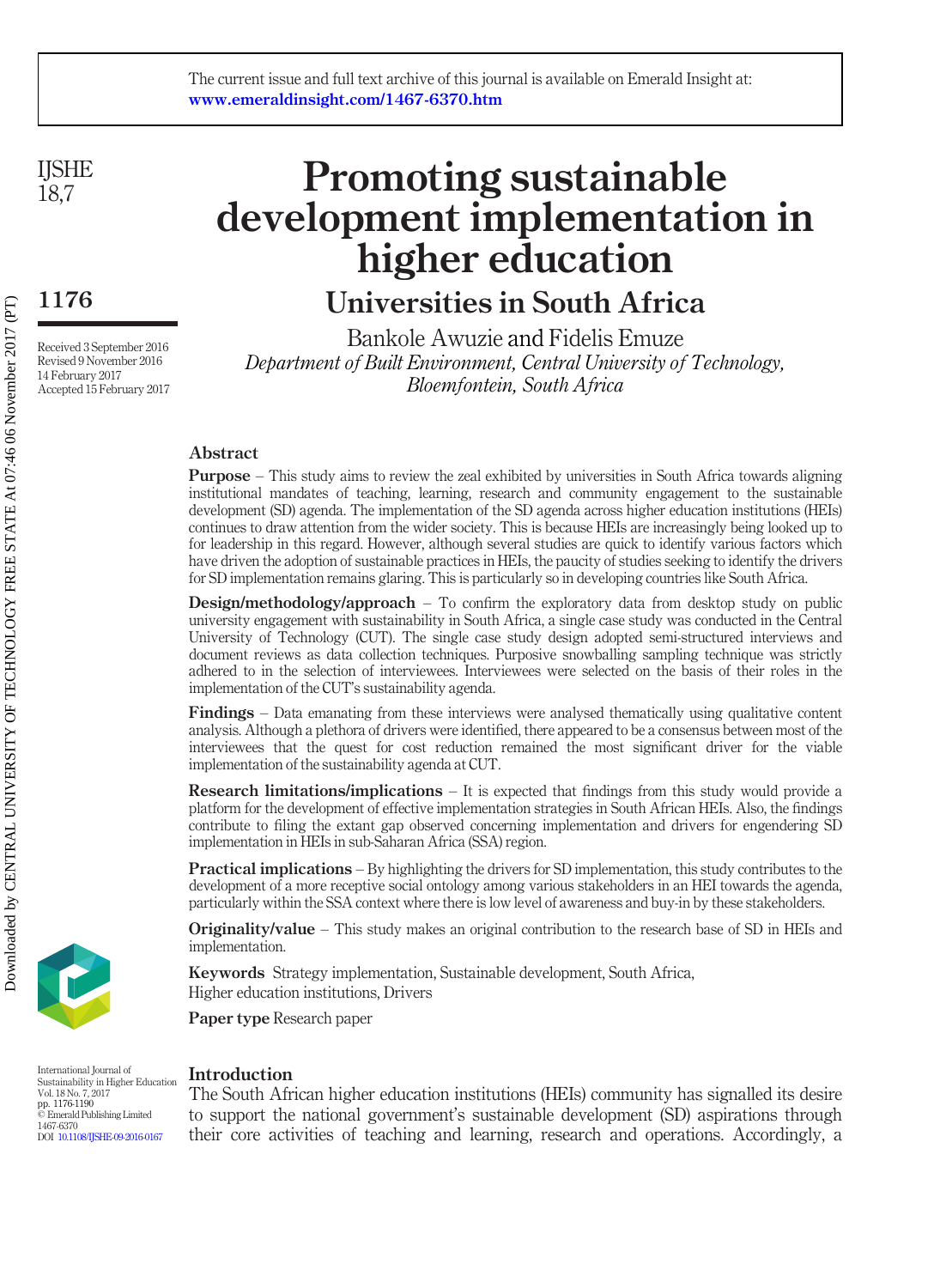noticeable increase in the rates of adoption of SD-centred strategies amongst these HEIs has been observed. Although some of these strategies have been enunciated at the strategic level in many South African HEIs in the form of policy documents, vision and mission statements, not a lot has been reported on their implementation. However, it is pertinent to add that some HEIs have articulated holistic SD implementation frameworks for achieving their SD objectives within the South African context. The Central University of Technology (CUT) situated in South Africa's Free State province happens to be one of such HEIs. This study shall seek to confine itself to the identification of the drivers which have resulted in this HEI's development of an SD implementation framework. It is expected that the identification of these drivers would contribute to strengthening the discourse on the implementation of SD within South African HEIs and stimulate interest in the development of similar implementation frameworks by peer institutions in South Africa. It must also be stated that an assessment of the implementation framework at the CUT is beyond the scope of this study and as such would not be considered, as it has already been done elsewhere [\(Awuzie and Emuze, 2015\)](#page-12-0).

The South African HEI community has signalled its desire to support the national government's SD aspirations through their core activities of teaching and learning, research and operations. Accordingly, a noticeable increase in the rates of adoption of SD-centred strategies amongst these HEIs has been observed. Although some of these strategies have been enunciated at the strategic level in many South African HEIs in the form of policy documents, vision and mission statements, not a lot has been reported on their implementation. However, it is pertinent to add that some HEIs have articulated holistic SD implementation frameworks for achieving their SD objectives within the South African context. The CUT situated in South Africa's Free State province happens to be one of such HEIs. This study shall seek to confine itself to the identification of the drivers which have resulted in this HEI's development of an SD implementation framework. It is expected that the identification of these drivers would contribute to strengthening the discourse on the implementation of SD within South African HEIs and stimulate interest in the development of similar implementation frameworks by peer institutions in South Africa. It must also be stated that an assessment of the implementation framework at the CUT is beyond the scope of this study and as such would not be considered, as it has already been done elsewhere [\(Awuzie and Emuze, 2015\)](#page-12-0).

To achieve its objective, the rest of this study will be presented in the following manner: a review of extant literature focusing on SD in HEIs; a review of SD implementation at the CUT; a review of strategy implementation literature, especially as it concerns drivers; an adumbration of the research methodology utilized; a presentation and subsequent discussion of the study's findings; and the conclusion.

#### Sustainability in South African higher education

SD has been described as the need to ensure that the ethos of sustainability is mainstreamed into various societal developmental activities in such a manner that a societal transformation is achieved [\(Fernández-Sánchez and Rodríguez-López, 2010\)](#page-13-0). SD and sustainability ethos have come to take centre stage in developmental agendas across the globe. A reflection of the prevalence of the sustainability/SD theme in contemporary literature is buttressed by the findings from a systematic review of literature conducted by [Bettencourt and Kaur \(2011\)](#page-12-1). Till date, various symposia across the world have been convened with the salient objective of increasing awareness levels and understanding required to drive SD. Such symposia have become more prevalent in the aftermath of the 'Our Common Futures' report by the Bruntland Commission ([WCED, 1987\)](#page-14-0).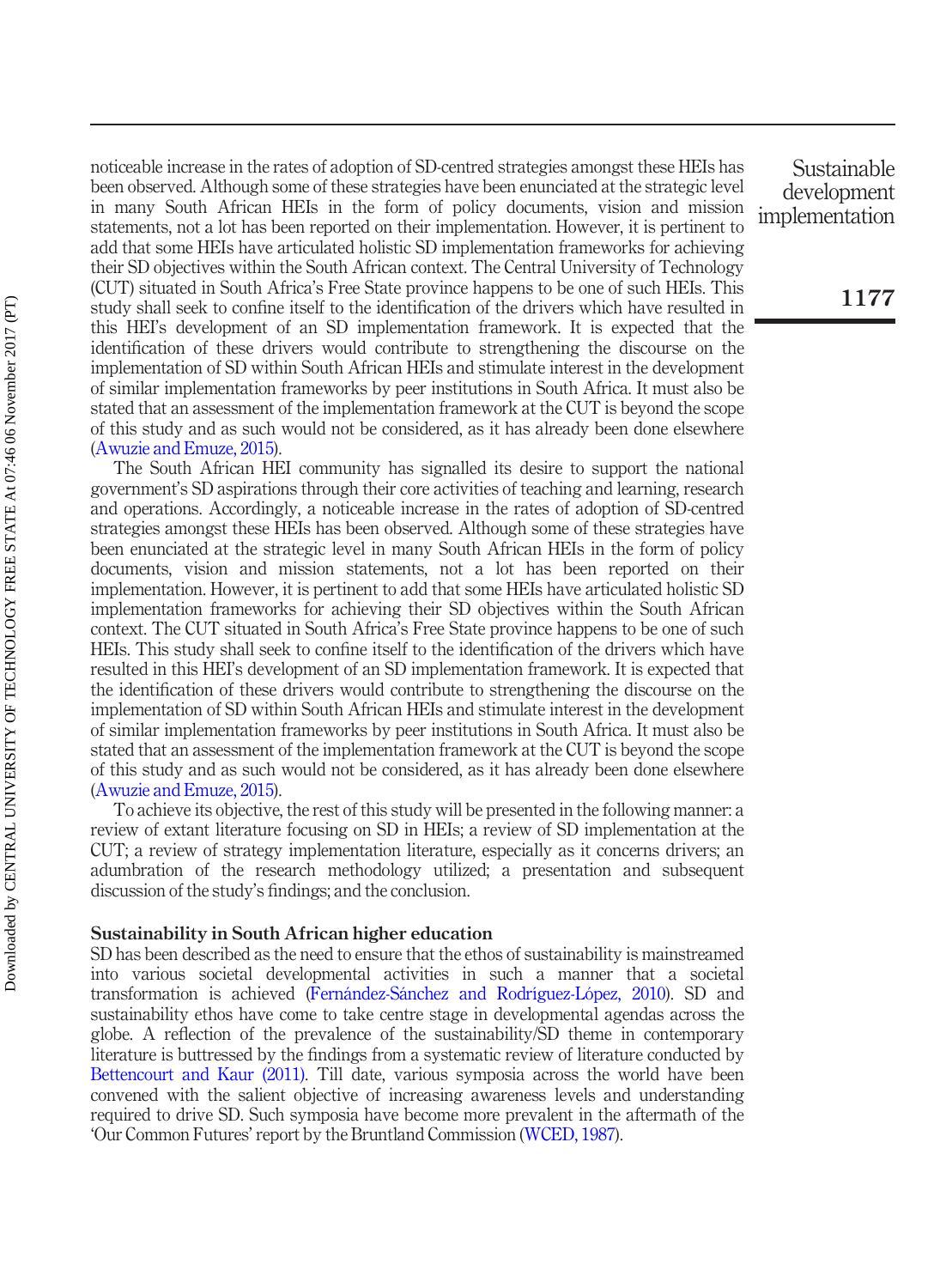However, resistance to the society's bid to achieve adopt and successfully implement SD still persists. This resistance has been mostly blamed on attitudinal problems. Individuals and organizations alike continue to express attitudes that are antithetical to the attainment of the SD agenda. This portends a negative impact on SD attainment if left unchecked. This is where HEIs become very essential. Although several economic and governmental actors have made appreciable impact in providing leadership for the transformation towards SD, much more is expected from academic institutions, particularly HEIs, in championing this societal transformation towards SD [\(Cortese, 2003;](#page-12-2) [Krizek](#page-13-1) et al., 2012; [Lozano](#page-13-2) et al., 2013). Accordingly, most HEIs have reportedly aligned their SD transformation aspirations to the areas of national priority [\(UNISA, 2011](#page-14-1)). This is indeed novel, as SD, considering its farreaching applicability, will be better served through the identification of such areas of priority and intervening therein, at various intervals during a nation's transformative development. This is the case in South Africa.

No doubt, South Africa occupies a prime position among sub-Saharan Africa (SSA) countries in terms of SD adoption. In apparent recognition of the nation's SD aspiration, the country hosted the Johannesburg Earth summit in 2002 which had SD as its central theme. To buttress its aspiration, several legislations have been promulgated since 1998 to give verve to the country's SD aspirations. Examples of such legislations include The National Environmental Management Act (Act. No. 107) 1998 ([RSA, 1998\)](#page-13-3); the Mineral and Petroleum Resources Development Act (Act No. 28) 2002; the Occupational Health and Safety Act (Act. No.85 of 1993); the National Water Act (Act No. 36 of 1998); the Broad-Based Black Economic Empowerment Code of Good practice (2007) [\(UNISA, 2011\)](#page-14-1); and the National Development Plan, 2030 ([NPC, 2012\)](#page-13-4). These legislations are majorly concerned with bridging the levels of inequality experienced within the country as well as protecting the environment. However, it would be observed that these legislations and several others whilst being pro-SD in nature did not constitute a workable systemic route map to the attainment of South Africa's SD aspirations. To resolve this perceived imbroglio, the National Framework for Sustainable Development was developed in 2008 to provide an outline for country's SD vision as well as to proffer interventions required for guiding its developmental path towards a more sustainable pathway. Also, the National Strategy on Sustainable Development has also been introduced as a strategy document to guide the attainment of the SD vision [\(UNISA, 2011](#page-14-1)).

The South African higher education sector is making contributions towards achieving the national SD objectives. This has led to the clamour for the modification of extant teaching and learning curricula as well as research activities to reflect the national strategic SD objectives. As such, SD has come to represent the medium upon which the introduction of educational transformation and innovativeness is premised. Instruments such as the National Plan on Higher Education, the Higher Education Act (Act 101 of 1997) and the Education White Paper 3 serve to provide direction on how SD ethos can be successfully mainstreamed into all facets of the HEI activities. These policies culminated in the ten-year innovation plan rolled out by the South African Government for the development of an effective system for engendering innovative practices within HE.

From an international perspective, the University of South Africa (UNISA) became the first HEI in the country to sign onto the United Nations Global Compact charter in 2007 [\(UNISA, 2011](#page-14-1)). By becoming a signatory to this charter, the HEI became obligated to reporting on its SD achievements according to internationally acceptable standards annually. Several HEIs in South Africa have since followed suit. Whilst it is not discernible if the CUT is a signatory to this charter, the HEI has since aligned itself to the national strategic SD objectives.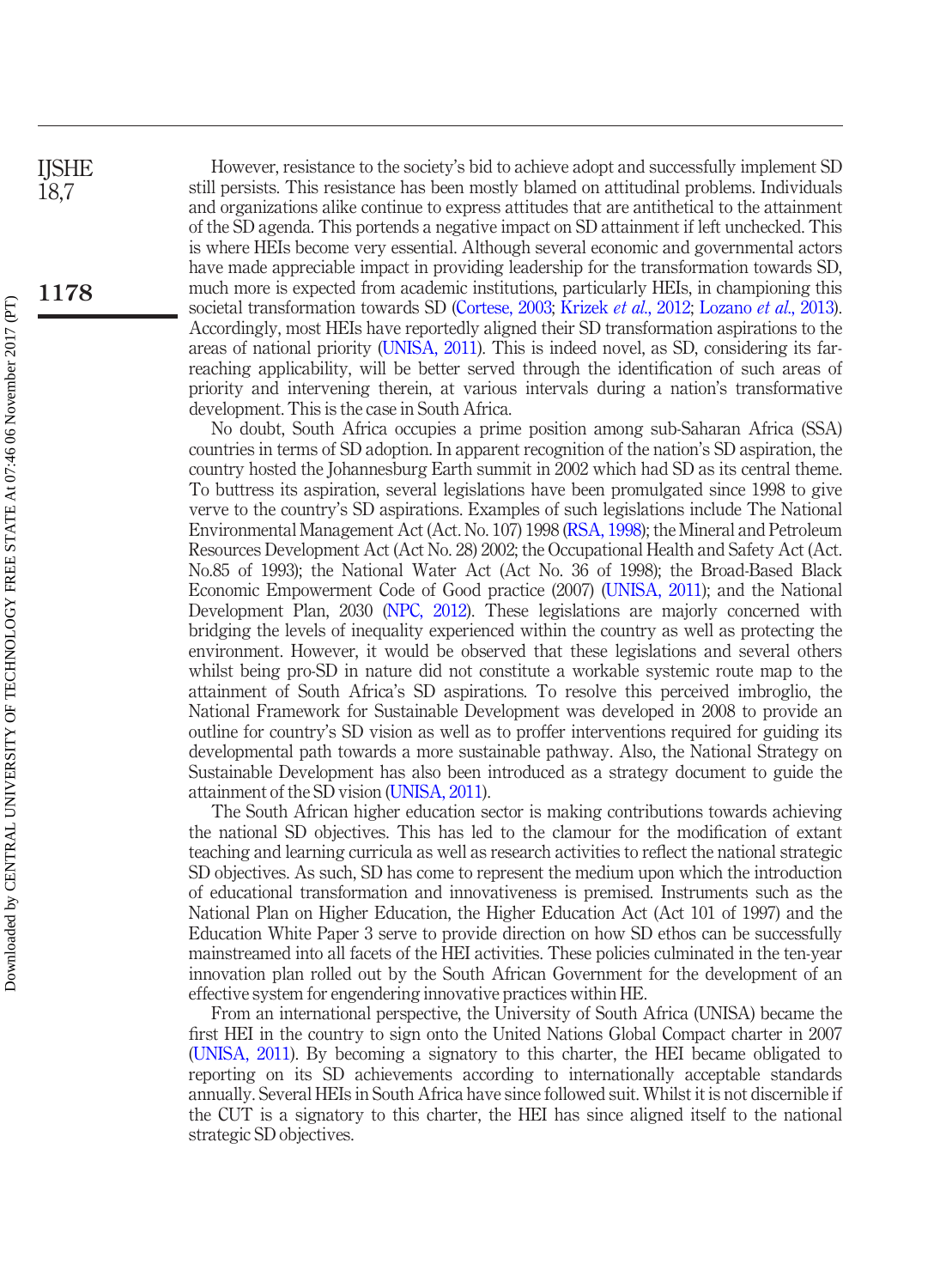#### Implementation of sustainability at Central University of Technology

Influenced by the Higher Education Policy in South Africa, which is aligned with national strategic commitments to SD, CUT proceeded to declare its aspiration to contribute significantly to achieving SD commitments ([CUT, 2012\)](#page-12-3). Accordingly, CUT in 2010/2011 embarked upon a transformational journey towards assuming a sustainable university of technology (SUoT) status. This transformation was built around the following context specific features, namely, its place as a South African public institution and its nature as a university of technology (UoT). The former makes it imperative for CUT to adopt and support the national commitments and development aspirations of the government and citizenry of the South African nation, especially as it concerns making contributions in science, technology transfer and education. The latter is concerned with the UoT's institutional context.

CUT's resolve in achieving an SUoT status is discernible, particularly given its development of a sustainability implementation framework. Also, the HEI has inaugurated a Sustainable Development Working Group with a mandate to monitor and co-ordinate the various SD projects. These gestures signal its move from strategy adoption and articulation to actual implementation. Obviously, it is one of the few HEIs within South Africa that has developed such an implementation framework. It is the intention of this study to identify the motivating factors (drivers) behind the HEI's resolve to embark upon SD implementation. It is believed that an identification of these drivers will promote the development of a social ontology among various stakeholders to the implementation exercise and thus enable a positive attitudinal change amongst them.

#### The challenge of sustainable development strategy implementation

Policies and strategies continue to fail because of poor implementation performance [\(Mulgan, 2009\)](#page-13-5). Yet, the implementation of strategy has continued to elicit less research attention ([Noble, 1999;](#page-13-6) Li et al.[, 2010\)](#page-13-7). Whilst admitting to the absence of a widely accepted definition for the term "strategy implementation", Li et al.  $(2010)$  identify three conceptions of the term. These conceptions consist of the process, behavioural and hybrid (mixture of the process and behavioural) perspectives. As a process, implementation is considered as a set of planned phases which are sequentially linked to each other. While the behavioural perspective views implementation as a set of determined actions which result from extant behavioural patterns, the hybrid perspective comprises of a juxtaposition of the process and behavioural perspectives (Li *et al.*, 2010). Arguably, the implementation of the SD agenda in an HEI can be classified according to the hybrid category. It involves a set of sequentially planned and linked phases whose performance is impacted upon by the behavioural patterns of participants. Li et al. [\(2010\)](#page-13-7) allude to the tendency of contemporary researchers to view the strategy implementation phenomenon from one of these perspectives. A paucity of studies seeking to explore SD implementation drivers in HEIs has been observed. Till date, there appears to be overt concentration by scholars on SD adoption in HEIs. Such studies concern themselves with the identification of barriers and drivers associated with SD adoption in HEIs. However, adoption is considered as being intrinsically different from implementation. Although adoption can be regarded as the act of accepting or starting to use something new or different, implementation is considered as the act of putting a plan into action. As such, a mere adoption of a strategy does not imply its implementation [\(Grindsted, 2011](#page-13-8)). This is the case in the instance of HEIs' approach to SD.

Various studies have sought to explore the drivers of implementation in areas such as implementation of enterprise resource planning in supply chains (Ram *[et al.](#page-13-10)*[, 2014](#page-13-9); Koh *et al.*, [2011\)](#page-13-10); green IT [\(Mann](#page-13-11) *et al.*, 2009); green supply chain management [\(Diabat and Govindan,](#page-13-12)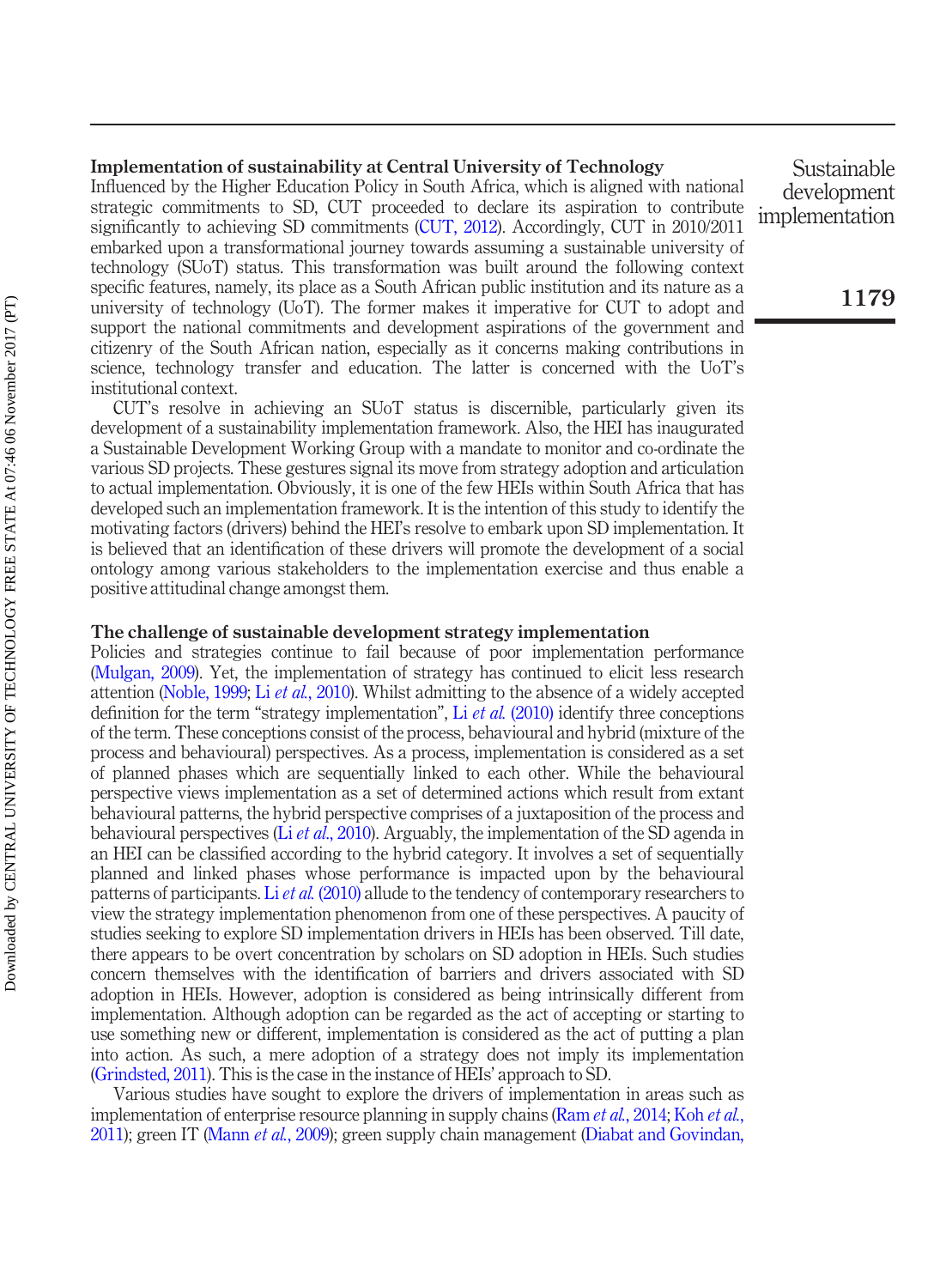[2011](#page-13-12)); and the implementation of environmental strategies in manufacturing companies (Bey *et al.*, 2013). Yet, to the authors' knowledge, there are little or no studies which have set out to explicitly identify the drivers influencing SD implementation in HEIs. But implementation poses a significant challenge to the SD aspirations of many HEIs, particularly in SSA. This much is corroborated by [Lozano](#page-13-2) et al. (2013) and [Grindsted \(2011\).](#page-13-8) Whilst observing that more than 1400 HEIs have signed up to more than 31 Sustainable Development declarations since 1990, [Grindsted \(2011\)](#page-13-8) reiterates that such adoption does not translate to implementation. He attributes the lukewarm attitude to SD implementation in HEIs to the lack of incentive structures within the institutions. Therefore, an identification of the drivers which have propelled HEIs like CUT to commence implementation becomes imperative.

Implementation drivers have been classified according to different perspectives. For instance, [Trowbridge \(2006\)](#page-14-2) and [Walker](#page-14-3) *et al.* (2008) in their study on implementation of green supply chain management distinguish between internal and external implementation drivers. According to him, internal drivers refer to drivers domiciled within the organization or the supply chain such as organizational factors and willingness to improve risk management whereas external drivers concern those drivers that result from the business environment like investors' demands and regulation. Conversely, Bey *et al.* [\(2013\)](#page-12-4) in their analysis of drivers for eco-implementation classify drivers according to drivers for initiating and for sustaining eco-implementation. According to them, whilst a given set of drivers is required to initiate implementation, another set of drivers is needed for sustaining the implementation process. The initiating drivers' category consists of drivers such as pressure from stakeholders, whereas the need for gaining competitive advantage is classified as a sustaining driver (Bey *et al.*[, 2013](#page-12-4)). Contributing, Koh *et al.* [\(2011\)](#page-13-10) opine that stakeholders possess different perceptions concerning implementation drivers. This variance results from factors like the positions and roles of these stakeholders within the implementation. In the case of an HEI, it is expected that members of the student community and the management will have contrasting ideas as it pertains to what constitutes an SD implementation driver (Leal Filho, 2009).

#### Research methodology

This study adopts a qualitative case study research design. The choice of this research design is predicated on its utility for the conduct of in-depth investigations into phenomena in its particular context [\(Yin, 2013\)](#page-14-4). In this case, a single case study research design was adopted. Quite understandably, the use of the single case study research design has attracted severe criticism from several quarters, especially as it concerns the generalizability of the accruing findings ([Eisenhardt and Graebner, 2007\)](#page-13-13). However, its use in this study enjoys the support of scholars like Yin  $(2013)$  and [Jefferies](#page-13-14) *et al.*  $(2002)$  who reiterate that the single case study approach is useful when conducting exploratory studies. Furthermore, the case study's reputation for enabling the application of a vast range of data collection techniques was considered. Consequently, a mixture of semi-structured interviews and document review was carried out between June 2015 and May 2016. As a data elicitation technique, semi-structured interviews have proven suitable for situations where the researcher is seeking to unravel the interviewees' worldviews as it pertains to a phenomenon. It provides researchers with the desired flexibility to arrange their questions in a manner that will elicit credible responses from the interviewees. The use of the interview protocol afforded the interviewer with some degree of consistency relating to the questions posed to different interviewees. It should be noted that semi-structured interview sessions avail the interviewer with the opportunity to pose similar questions to different

IJSHE 18,7

#### 1180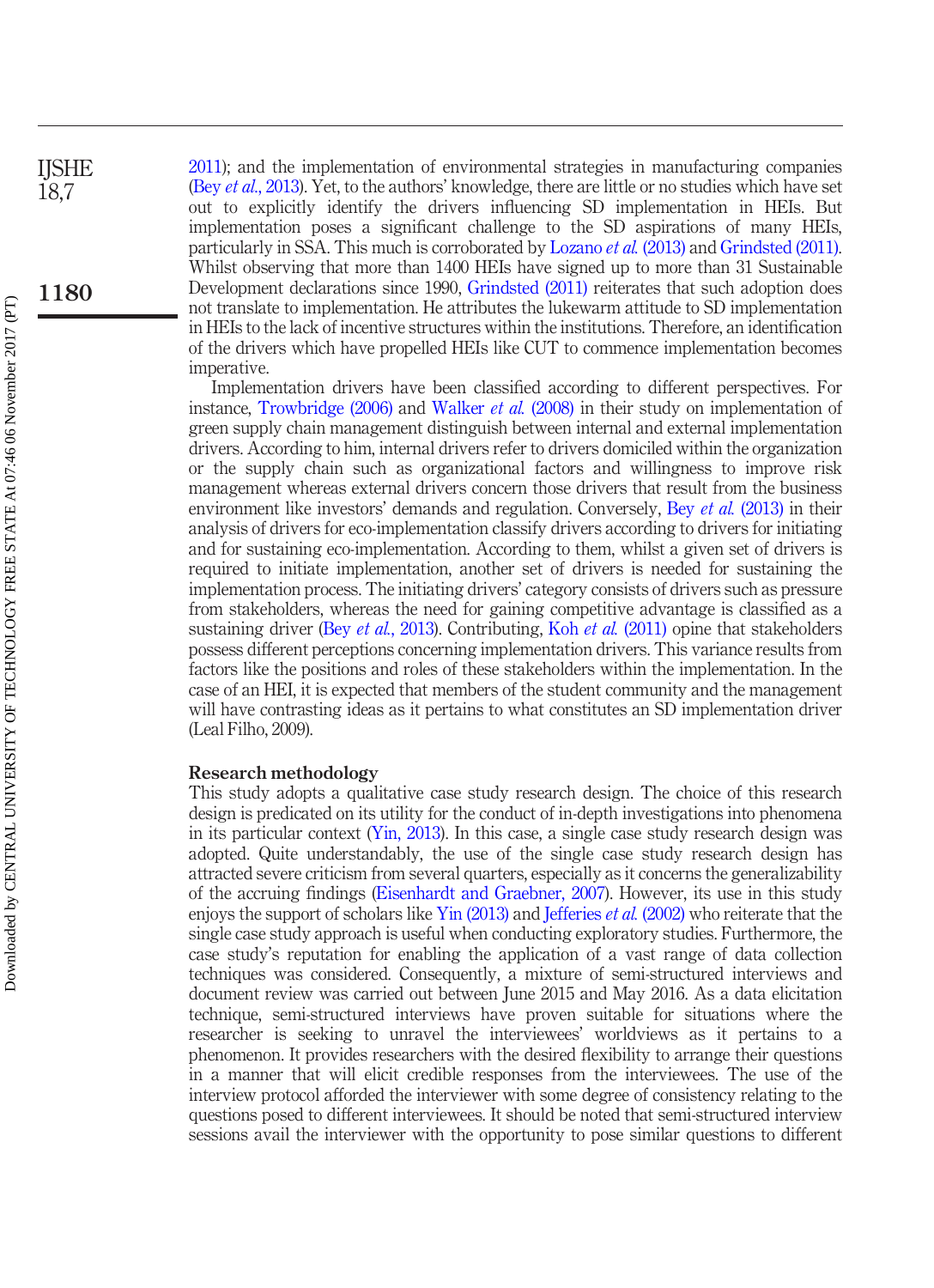interviewees, taking into consideration, their individual peculiarities unlike the case in structured interviews where the questions posed are identical and without consideration of individual peculiarities (Guest et al[., 2006\)](#page-13-15).

Participants to the study were selected through a mixture of purposive and snowballing sampling techniques [\(Denscombe, 2010](#page-13-16)). Interviewees were selected based on their roles in CUT's SD implementation framework. Categories of stakeholders approached for this study include the following: academic staff, management personnel, support staff, members of the student population, research manager, representatives of the various contractors and consultants. Participant recruitment proved a daunting challenge. Fifty-seven potential participants were initially identified by the researcher and emails were sent to them, inviting them to participate in the study. The content of the emails was both specific and detailed. However, a significant proportion of the potential participants did not respond to invitation emails sent out to them over a period of five weeks. This was despite their presence on the HEIs premises. After this five-week hiatus, the researchers had only received six responses indicating willingness to participate in the study. Upon commencement of the interview sessions, the researchers made face-to-face contact with some of the previously identified and invited participants who had not yet replied to the invitation emails. Some progress was recorded in this endeavour as five individuals confirmed their willingness to participate. Furthermore, some of the interviewees were implored to act as gatekeepers. In acceding to this request, they referred the interviewers to other prospective interviewees (snowballing). To an extent, this proved successful. At the last count, 26 interviewees participated in the study. A comprehensive interviewee demographic is presented in [Table I](#page-7-0).

CUT's SD report as well as the implementation framework document was critically reviewed and the data emanating from them were used to compliment interview data. The interview sessions lasted for an average of 30 minutes each. They were conducted at the interviewee's place of choice, usually their offices within CUT's premises. However, interviews with postgraduate and undergraduate student representatives were conducted in the first author's office. Prior to the commencement of the interview sessions, interviewees were assured of utmost confidentiality. Also, their right to opt out of the study at any point was reiterated. Questions asked during these sessions bothered on the following:

- reasons behind the development and subsequent deployment of the sustainability implementation framework at CUT; and
- whether the drivers (reasons) identified were responsible for the initiation or sustenance of the SD implementation process at CUT.

The interview sessions were recorded with the consent of the interviewees and transcribed. Codes were accorded to interviewees for confidentiality purposes. Such data from the interview sessions and the document review were analysed thematically using qualitative content analysis [\(Wildemuth and Zhang, 2009](#page-14-5)). This approach to data analysis allowed the researchers to identify pre-set themes which were central to the study's objectives from the plethora of literature reviewed ([Taylor-Powell and Renner, 2003\)](#page-14-6).

#### Presentation and discussion of finding

As indicated in the preceding section, the findings from the interview sessions and document analysis would be reported according to the broader categories identified in the data. The findings are presented in [Table II.](#page-8-0)

[Table II](#page-8-0) depicts the drivers influencing SD implementation CUT. Nine drivers were identified. Although six were referred to as internal drivers, three were considered external drivers. Additionally, it was observed that with the exception of one driver, all other drivers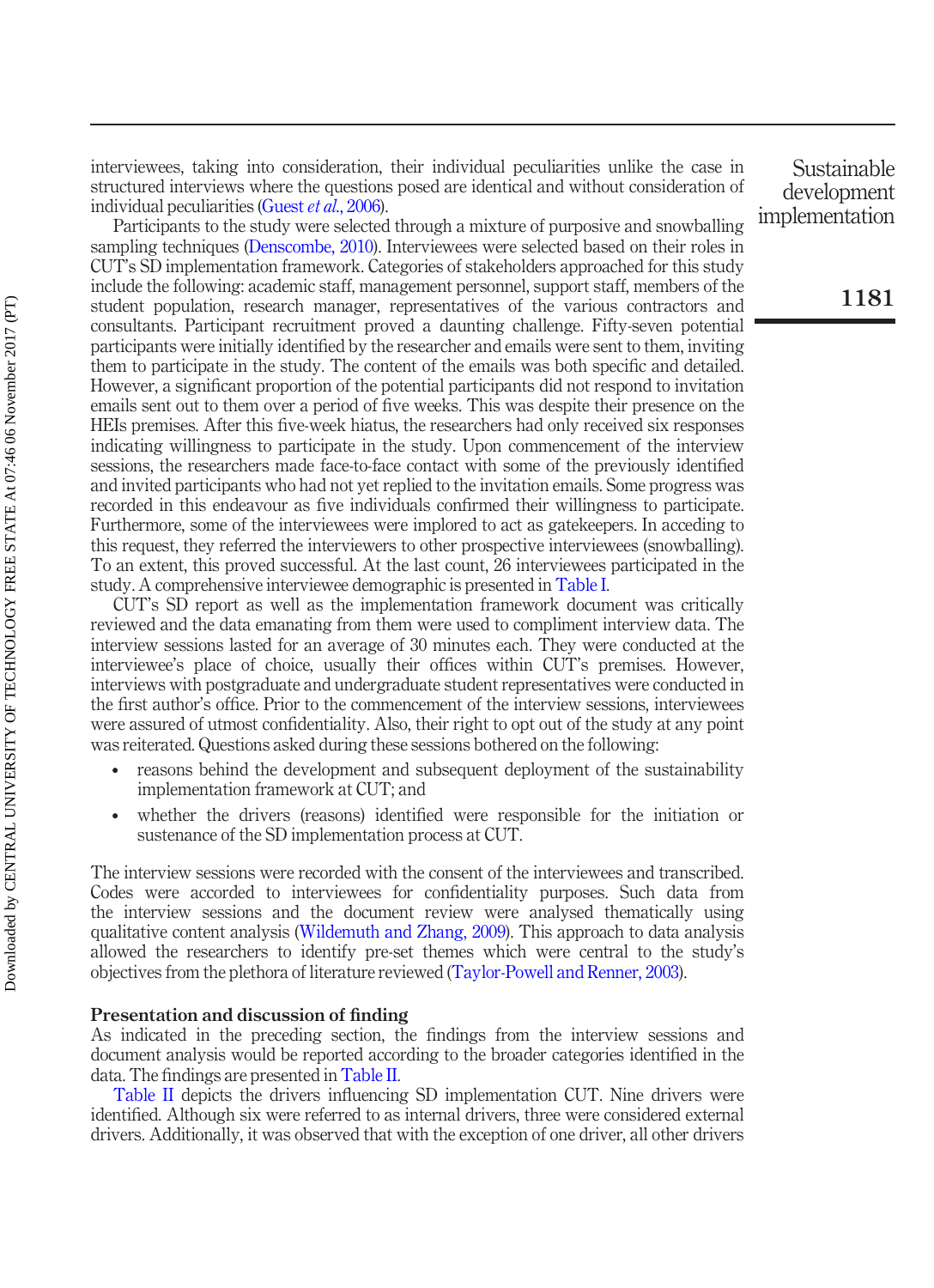| <b>ISHE</b><br>18,7         | N <sub>o</sub> | Job designation                          | Code            | Stakeholder group                     |
|-----------------------------|----------------|------------------------------------------|-----------------|---------------------------------------|
|                             | 1              | Dean of Faculty                          | DoF1            | Top-level Management (TLM)            |
|                             | $\overline{2}$ | Dean of Faculty                          | DoF2            | Top-level Management (TLM)            |
|                             | 3              | Sustainability Manager                   | <b>SM</b>       | Support Staff (SS)                    |
|                             | $\overline{4}$ | Infrastructure Delivery Consultant       | <b>IDC</b>      | Infrastructure Delivery Partner (IDP) |
|                             | 5              | <b>Facilities Manager</b>                | <b>FM</b>       | Support Staff (SS)                    |
| 1182                        | 6              | Clerk of Works                           | CoW             | Support Staff (SS)                    |
|                             | $\overline{7}$ | <b>Construction Manager</b>              | <b>CM</b>       | Infrastructure Delivery Partner (IDP) |
|                             | $\,$ $\,$      | Senior Lecturer                          | SL1             | Academic Staff (AS)                   |
|                             | 9              | Senior Lecturer                          | SL <sub>2</sub> | Academic Staff (AS)                   |
|                             | 10             | Lecturer                                 | L1              | Academic Staff (AS)                   |
|                             | 11             | Lecturer                                 | L2              | Academic Staff (AS)                   |
|                             | 12             | <b>Iunior Lecturer</b>                   | JL              | Academic Staff (AS)                   |
|                             | 13             | Research Manager                         | <b>RM</b>       | Academic Staff (AS)                   |
|                             | 14             | Finance Personnel                        | <b>FP</b>       | Top-level Management (TLM)            |
|                             | 15             | Procurement Personnel                    | PP              | Top-level Management (TLM)            |
|                             | 16             | General Foreman                          | GF              | Infrastructure Delivery Partner (IDP) |
|                             | 17             | Post-graduate Student (Doctoral)         | PG1             | Student Community (SC)                |
|                             | 18             | Post-graduate Student (Doctoral)         | PG <sub>2</sub> | Student Community (SC)                |
|                             | 19             | Post-graduate Student (Doctoral)         | PG <sub>3</sub> | Student Community (SC)                |
|                             | 20             | Post-graduate Student (Master)           | PG4             | Student Community (SC)                |
|                             | 21             | Post-graduate Student (Master)           | PG <sub>5</sub> | Student Community (SC)                |
|                             | 22             | Undergraduate (B.Tech)                   | UG1             | Student Community (SC)                |
|                             | 23             | Undergraduate (B.Tech)                   | UG <sub>2</sub> | Student Community (SC)                |
|                             | 24             | Undergraduate (B.Tech)                   | UG <sub>3</sub> | Student Community (SC)                |
|                             | 25             | Undergraduate (N.Dip)                    | UG4             | Student Community (SC)                |
| Table I.                    | 26             | Undergraduate (N.Dip)                    | UG <sub>5</sub> | Student Community (SC)                |
| Interviewee<br>demographics |                | <b>Source:</b> Authors' Fieldwork (2016) |                 |                                       |

<span id="page-7-0"></span>were both referred to as initiating as well as sustaining implementation drivers by the interviewees. This implies that initiating drivers and sustaining drivers are not mutually exclusive, as a driver can be classified as being both.

The subsequent section will engage in a discussion of the identified implementation drivers under the categories into which they were delineated for the purposes of the study.

#### Cost-related

Extant studies on implementation drivers identify cost as salient factor which influences an organization's decision to implement or not to implement an adopted strategy (Koh *[et al](#page-13-10).*, [2011](#page-13-10)). In their study, reduction in operational costs was highlighted as a significant driver for enterprise resource planning implementation. In the case of SD implementation at CUT, interviewees identified four drivers which were categorized as cost-related implementation drivers. During the interview sessions, members of the top-level management (TLM) reiterated the need for CUT to maintain adequate financial sustainability.

According to DoF2:

[...] there is no way anybody can talk about CUT's sustainable development agenda without first talking about the urgent need for financial sustainability [...] these are hard times for higher education in this country as funding levels have dropped drastically [...] have you heard about the fees must fall protests? To survive, we must continue to attract students and staff with the desired levels of expertise to CUT, and we need high levels of innovativeness and ingenuity to be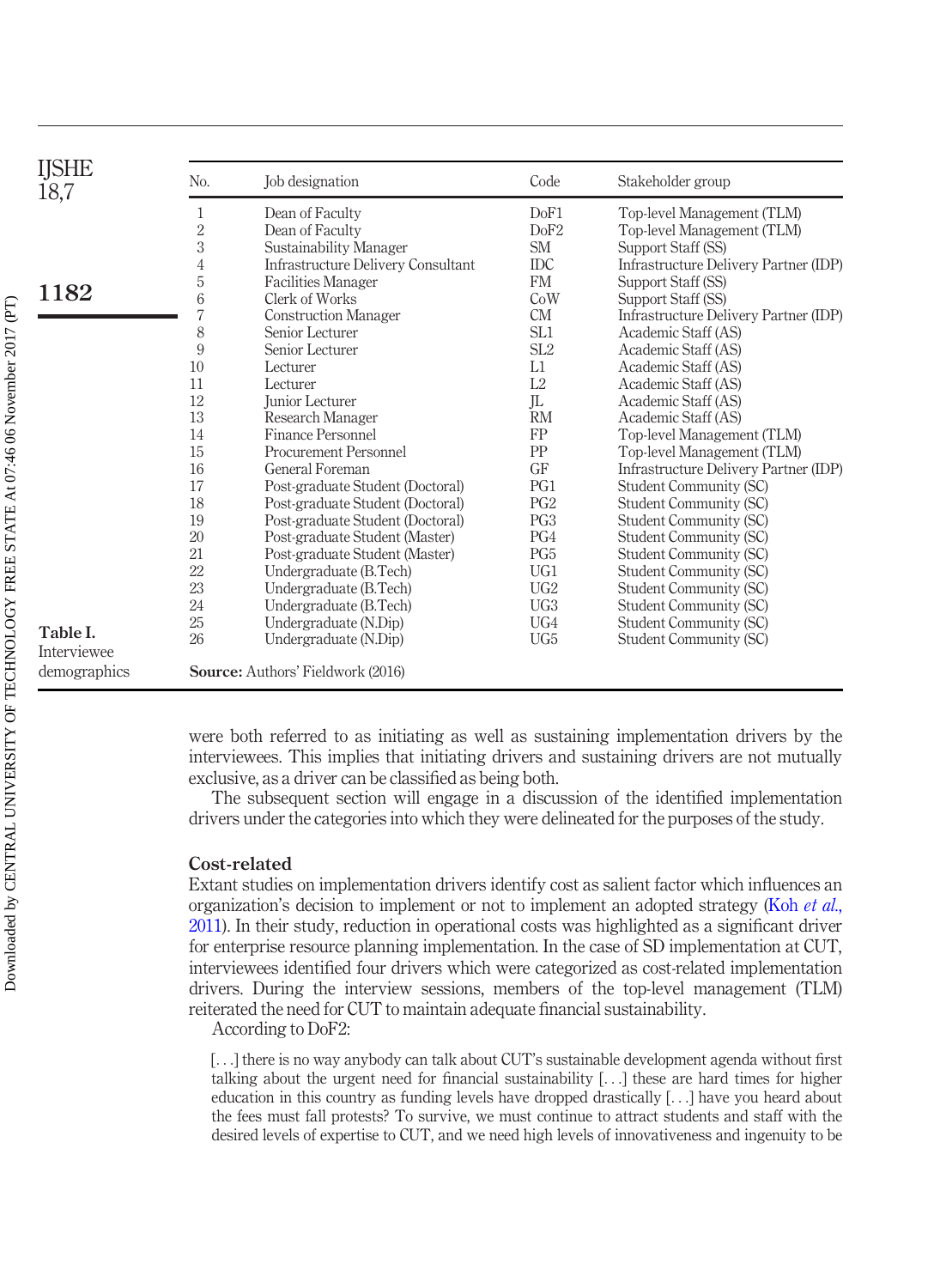| Category                 | Implementation drivers                                                                                                                                                                                       |   |   | Classification of implementation drivers<br>Internal External Initiating | Sustaining | Stakeholder<br>group      | Sustainable<br>development                |
|--------------------------|--------------------------------------------------------------------------------------------------------------------------------------------------------------------------------------------------------------|---|---|--------------------------------------------------------------------------|------------|---------------------------|-------------------------------------------|
|                          | Cost-related Need to boost the institution's                                                                                                                                                                 | X |   | X                                                                        | X          | SS, TLM                   | implementation                            |
|                          | financial sustainability.<br>Reduction in operational costs<br>(energy, water, stationaries and                                                                                                              | X |   | X                                                                        | X          | SS, TLM                   |                                           |
|                          | travels)<br>Efficient, effective and leaner<br>procurement processes.                                                                                                                                        | X |   | X                                                                        | X          | SS, TLM                   | 1183                                      |
|                          | Quest for cheaper, alternative<br>sources of energy (renewable).                                                                                                                                             | X |   | X                                                                        | X          | AS, SS, SC,<br><b>TLM</b> |                                           |
| Regulation               | Need to conform to global,<br>national and provincial SD-<br>oriented legislations and<br>declarations                                                                                                       |   | X | X                                                                        | X          | IDP, SS,<br><b>TLM</b>    |                                           |
| Competitive<br>Advantage | Desire to become an SUoT of<br>repute by transforming the<br>mode of teaching, learning and<br>research activities.                                                                                          | X |   | X                                                                        | X          | AS, SC, SS,<br>TLM,       |                                           |
|                          | Desire to compete favourably<br>among peer institutions as it<br>pertains to SD through the<br>development of high levels of<br>SD awareness, understanding<br>and competencies among staff<br>and students. |   | X | X                                                                        | X          | AS, TLM                   |                                           |
|                          | Collaboration with a reputable<br>institutional leader in SD from<br>across the globe.                                                                                                                       |   | X | X                                                                        |            | AS, TLM                   |                                           |
| Community                | Contribution to the<br>Engagement development of societal SD                                                                                                                                                 | X |   |                                                                          | X          | SC, SS,<br><b>TLM</b>     |                                           |
|                          | consciousness levels within the<br>HEI's immediate environment-<br>Free State Province.                                                                                                                      |   |   |                                                                          |            |                           | Table II.<br>Identified<br>implementation |
|                          | <b>Source:</b> Authors' Fieldwork (2016)                                                                                                                                                                     |   |   |                                                                          |            |                           | drivers                                   |

<span id="page-8-0"></span>able to achieve this [...]. and the sustainable development framework provides us with the opportunity to continue to reengineer the way we do things around here.

This indicates that the pro-SD thinking within CUT's TLM was premised on the belief that SD implementation would enable them to achieve a decent level of financial sustainability. Another interviewee, SM, identified the reduction in operational costs as a major driver for the implementation of the SD agenda.

She stressed that:

Right now, with the way the projects are being carried out now, it's more focused on the financial. Especially if you look at operations, it's about savings for example on your utility bills.

This statement somewhat corroborates DoF2's previously reported statement. This means that a practical reduction in CUT's operational costs, especially in the areas of energy costs (electricity particularly), water, stationaries, etc. is considered a very critical driver for SD.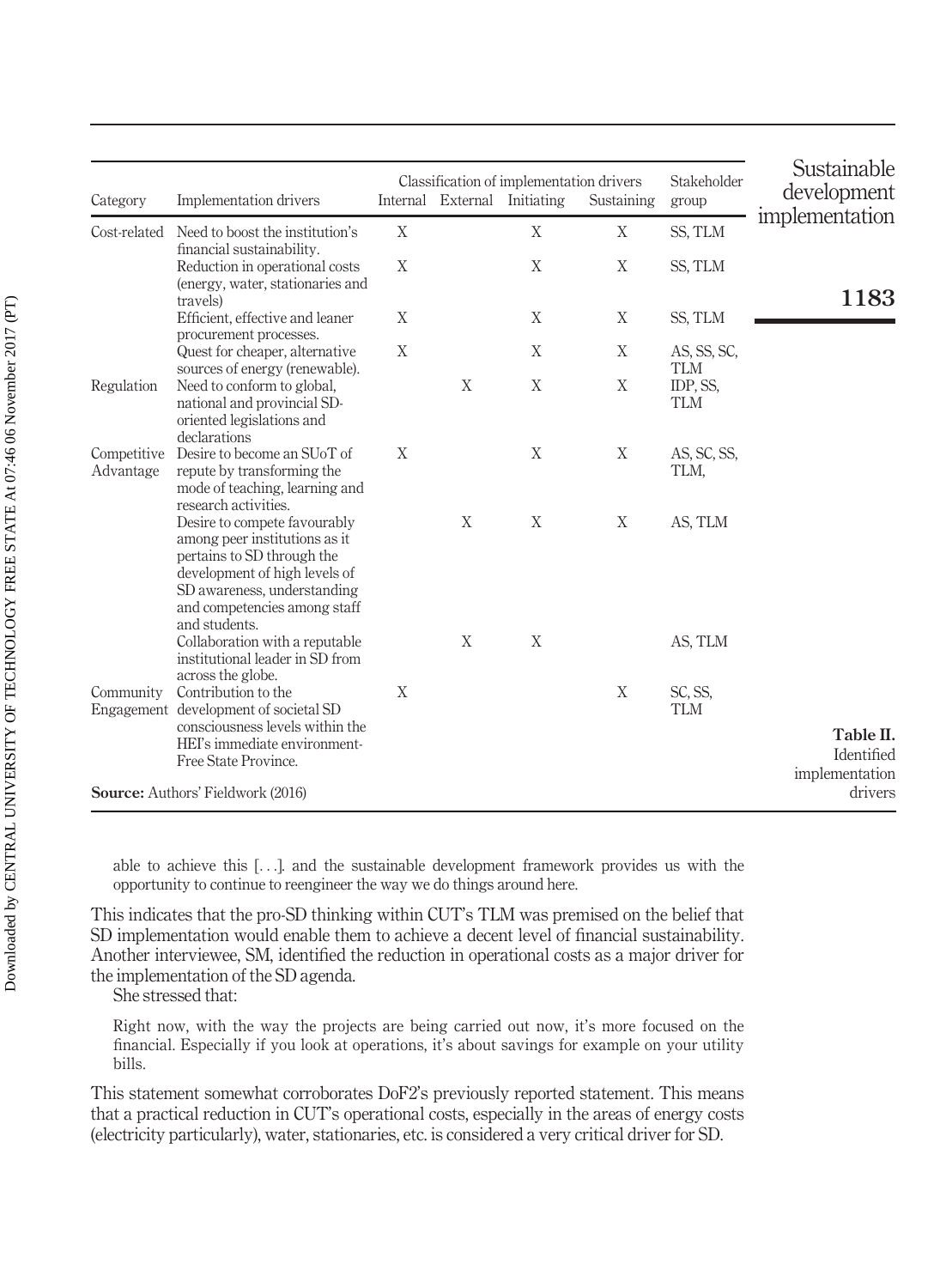| <b>IJSHE</b><br>18,7 | Obviously, a reduction in the operational costs is an integral step towards achieving the<br>desired levels of financial sustainability. Bowman (2011) describes financial sustainability<br>as an organization's ability to sustain its financial capacity over a given period of time. |
|----------------------|------------------------------------------------------------------------------------------------------------------------------------------------------------------------------------------------------------------------------------------------------------------------------------------|
|                      | Other drivers classified as cost-related drivers include the development of efficient, effective<br>and leaner procurement processes for CUT.                                                                                                                                            |
| 1184                 | Reiterating the importance of the implementation framework in attaining this objective.<br>PP stated that:                                                                                                                                                                               |
|                      | [] there has always been a strong desire within our department to develop and adopt effective                                                                                                                                                                                            |

procurement processes [...] we do believe that the SD implementation framework will provide us with a platform to achieve this [...] To this end, we are currently working on providing a set of sustainable procurement guidelines which would enable us achieve this target.

Also, interviewees from various stakeholder groups agreed on the need to strengthen CUT's resolve to generate considerable quantities of cheap energy through renewable sources at the institution. Documentary evidence alludes to the efforts at CUT to reduce energy costs. Official memos have been circulated, reminding staff and students alike of their responsibility towards reducing energy prices and advising them to ensure effective utilization of energy, particular electricity, whilst on campus.

Furthermore, the Vision2020 report further buttresses the financial sustainability perspective by postulating that:

"[...] an assessment of the financial, infrastructural and staffing situation at the University with respect to the continued successful functioning of CUT in meeting its statutory obligations" remains one of the potential outcomes of SD implementation at the institution ([CUT, 2012\)](#page-12-3).

Similarly, this document presents the likely reduction of electricity and fossil fuels as well as the local generation of cheaper renewable energy other probable outcomes. To this effect, the implementation framework has been aligned to a set of sustainability indicators like electrical and water energy consumption per student as well as number of SD projects implemented by various units at [CUT \(2012\)](#page-12-3). All of these aspects point towards the quest for financial sustainability through the actual implementation of SD.

Majority of the interviewees opine that optimal SD implementation at CUT will engender financial sustainability through a consistent regime of reduced operational costs and other ancillary costs. Such opinions suggest that cost reduction is of significance to participants to the implementation framework and had propelled them to embark on the implementation process.

#### Regulation

Policies and declarations have been cited as drivers for the adoption of organizational strategies. The higher education sector is no different [\(Holmberg](#page-13-17) *et al.*, 2012; [Stafford, 2011](#page-14-7); [Stephens](#page-14-8) *et al.*, 2008). However, it is interesting to see that the influence wielded by such policies and declarations does not stop at just the adoption phase but further serves both as an initiating and sustaining implementation driver. This was revealed by the interviewees as well as excerpts of the documents reviewed. For instance, beyond the local policy regulations and the need to achieve intra- and inter-generational equity in the utilization of earth's resources, declarations have given verve to CUT's determination to implement the SD agenda. Of significance to this particular context is the 2002 United Nations declaration of the World Decade for Education for Sustainable Development. According to the CUT SD development report, this declaration served as a major influence to the HEI's decision to develop and put to immediate use the sustainability implementation framework.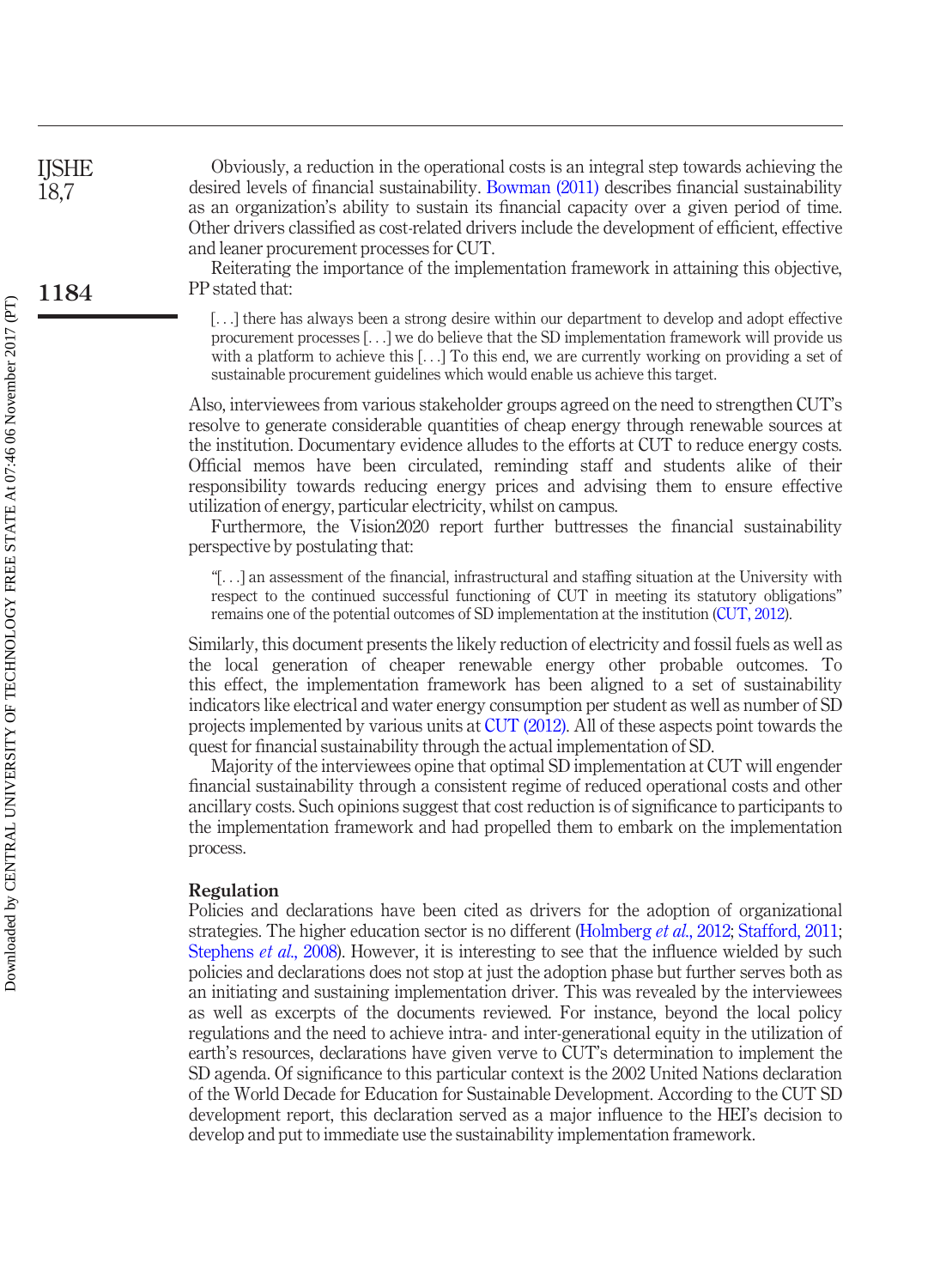This much was corroborated by DoF1 who maintained that:

[...] CUT as an institution does not play in a vacuum when it comes to the issue of sustainability and sustainable development, it looks up to the trends being set by various bodies such as the UN, the national government and even the Universities South Africa and takes a cue from these trends.

Besides this, the HEI's desire to contribute to the socio-economic landscape of the Free State province is another driver. This much is attested to by the HEI's vision statement:

By 2020, Central University of Technology, Free State, shall be an engaged university that focuses on producing quality social and technological innovations in socio-economic developments, primarily in the central region of South Africa [\(CUT, 2012](#page-12-3)).

National policy regulations have also contributed towards the implementation activities happening at CUT. For instance, the carbon tax policy of the national government which is expected to come into effect in the coming years has been identified as constituting a probable implementation driver.

PP alludes to this in her statement:

[...] as an institution, we travel a lot...and our agents have advised that the carbon tax for such trips would be very costly for the institution to accommodate.

Furthermore, the CUT sustainability report attributes HEI's decision to adopt and implement the SD strategy to the nation's higher education policy which, in turn, aligned to the national strategic commitment to SD [\(CUT, 2012\)](#page-12-3).

#### Competitive advantage

This set of drivers happen to be the most recurring factors behind any organization's decision to implement a given set of strategies besides cost reduction based considerations. Competitive advantage refers to circumstances which confer a superior position on an organization over and above its contemporaries. HEIs are organizations and continue to innovate with an objective of achieving a competitive advantage within the higher education sector. According to [Porter \(1998\)](#page-13-18), such advantages can be achieved through two distinct routes: cost leadership and differentiation. In the former, the organization seeks to provide a product or service at the lowest possible cost to remain competitive among its peers. Conversely, differentiation entails the determination of an organization to set itself apart from its peers (competitors) based on the value that it provides through its products. Evidence accruing from the various data sets explored in this study indicates CUT's adoption of the latter. CUT's aspiration towards assuming an SUoT position and its bid to compete favourably amongst UoTs in South Africa was identified by various interviewees within the TLM, AS and SC stakeholder groups, as a factor which has influenced its desire to commence implementation of the agenda. The content of CUT official documents lends further credence to the viewpoints of these interviewees. For example, a review of the HEI's annual report (2012) and the SD report (2012) all indicate the centrality of its SUoT aspirations to its SD implementation framework.

Another perspective was added by another interviewee, DoF1, who reiterated that:

[...] the issue of sustainable development at the CUT was given a boost by our institutional partnerships with the Aalen University [...] This University is miles ahead in the implementation of sustainable development  $[\ldots]$  as an institution, we were optimistic that we could draw on that relationship to turn around our fortunes from a sustainability angle.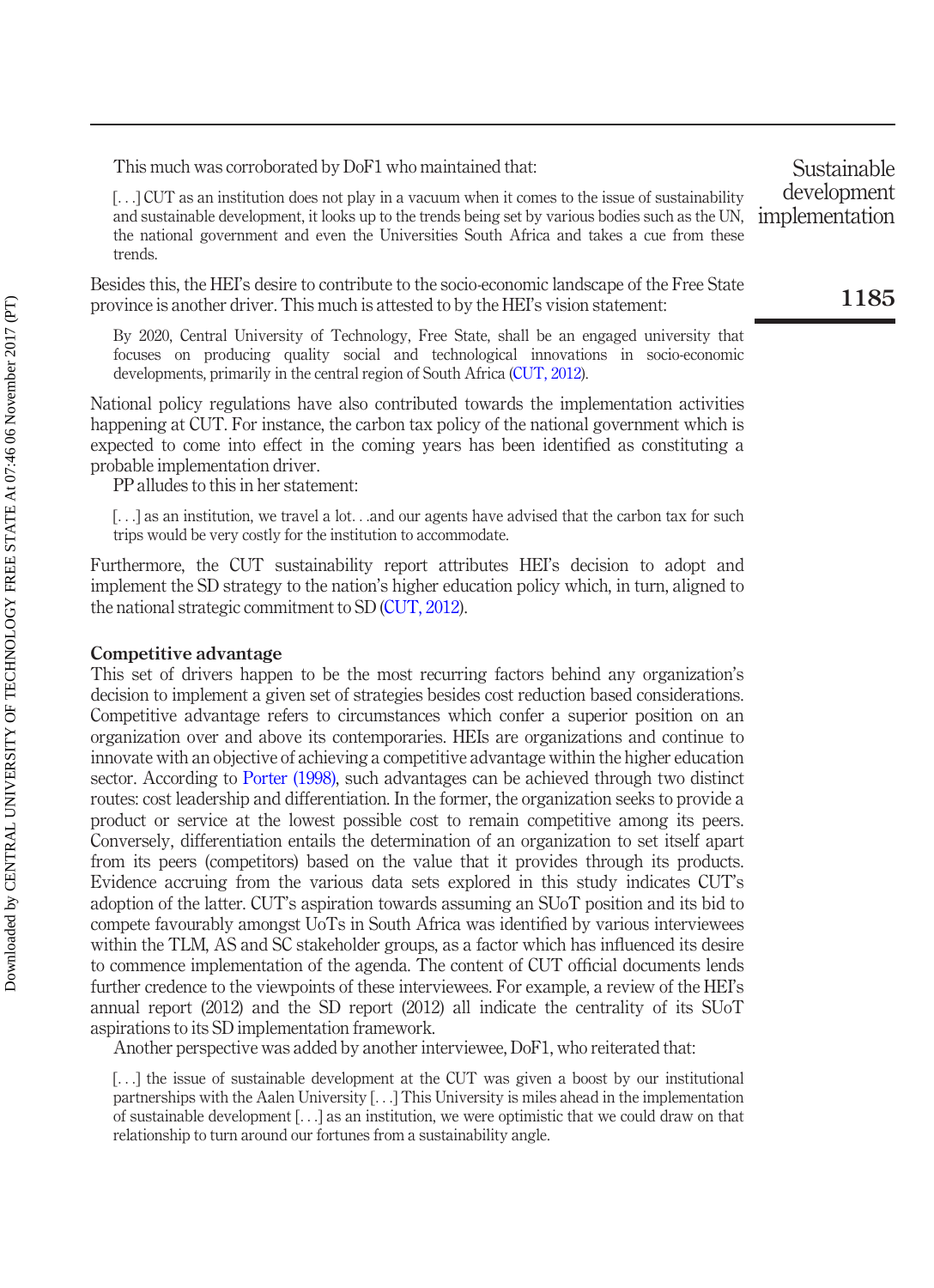Obviously, such relationship was expected to contribute towards conferring CUT with a competitive advantage within the comity of UoTs in South Africa. According to [Grindsted](#page-13-8) [\(2011\)](#page-13-8), there appears to be an on-going international competition among HEIs on who the actual leader in campus sustainability performance among various HEIs.

#### Community engagement

The need for increased engagement with its host community remains critical to the success of the HEI enterprise. This is as a result of the revered position which HEIs have come to assume in the contemporary society as platforms for the knowledge creation and dissemination. Accordingly, HEIs are expected to uplift their immediate communities in terms of increased consciousness levels pertaining to state-of-the-art issues as well as the provision of solutions to societal problems. The need for continuous and improved engagement with its host community, either at municipality, regional or national levels has been identified as factor influencing SD implementation at CUT. Evidences abound, both within reviewed texts and interviewees' statements corroborating this observation. According to a statement credited to CUT's outgoing Vice-Chancellor in one of the reviewed texts:

As a university of technology, naturally our focus is on SET (Science Engineering and Technology). Since the supply of such students is limited, owing to poor high school pass rates in those subject areas, CUT have taken a keen interest in assisting high school learners in the region, who are enrolled for SET subjects, so as to improve their performance. Our Schools Advancement Academy (SAA) is the over-arching body that coordinates projects that have been designed to equip educators to deliver better education and for learners to perform better. High school learners from one of the projects (Saturday School) that reside under SAA, achieved a 100 per cent pass rate in the National Senior Certificate examination in 2012 ([CUT, 2012.](#page-12-3) p. 10).

This effort at assisting potential undergraduates from the neighbouring could be viewed from a community engagement perspective. Furthermore, this effort is couched under the SD implementation framework. Additionally, another interviewee, L2 opined that increased community engagement had become imperative, as it would develop the consciousness and/ or awareness levels of CUT's prospective students on the need for SD. Going further, she reiterated that such awareness would enable them to engage in practices that are aligned to SD tenets when they are enrolled at the HEI eventually. When prompted to clarify her position, she made allusions to the issue of littering, maintaining that such awareness levels would deter such individuals from littering within the CUT campus and thus contribute to the reduction of waste disposal costs.

In furtherance to these observations, it was noticed that none of the interviewees mentioned the preservation of the environment and CUT's desire to contribute to conservation, constituting an implementation driver. Perhaps this could be attributed to the low level of awareness concerning the SD agenda and the sustainability implementation framework itself among various sections of the university's population. This much was observed during the interview sessions. Of course, such low level of awareness has been identified by [Velazquez](#page-14-9) *et al.*  $(2005)$  as constituting a significant barrier to SD implementation in HEI. Also, demand from stakeholders has been cited as a significant driver for the adoption and implementation of strategy in similar studies (Koh et al[., 2011](#page-13-10); [Sharp, 2009;](#page-14-10) [Shriberg, 2002\)](#page-14-11). Yet, no mention was made of this driver by the interviewees and the texts reviewed. Whilst this could be an oversight on the part of the interviewees, it could also be a reflection of the low level of SD awareness which exists among various stakeholder groups, especially the students' community. Given their salient position as service users, students and staff of CUT should be making demands like the introduction of

IJSHE 18,7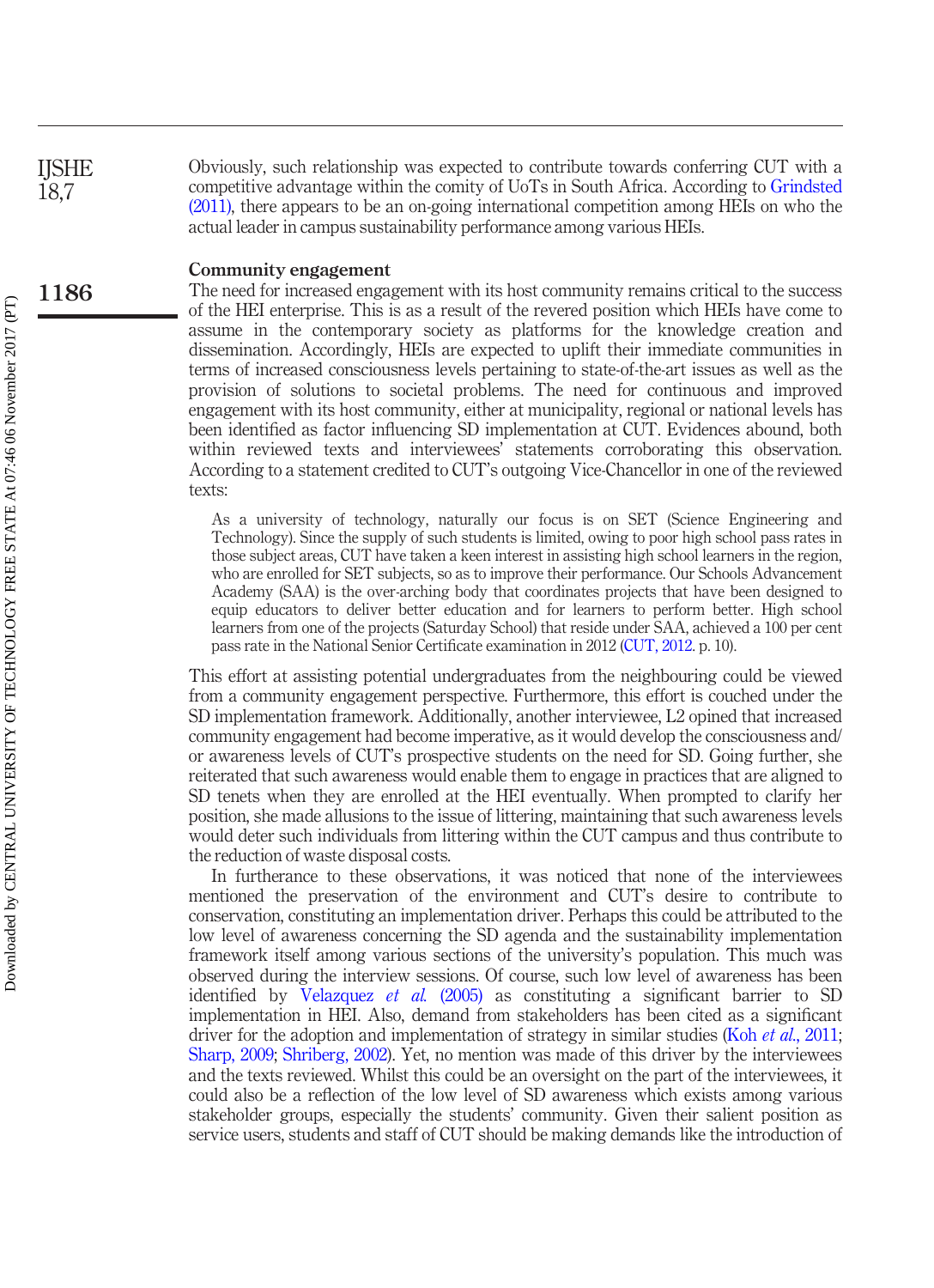pro-SD-based curricula for teaching and learning as well as research purposes, although it appears that this is not happening judging from the interview responses.

#### Conclusion

The aspiration of HEIs across the globe to transform into SUs has continued to suffer because of the implementation challenge. This challenge has left many HEIs unsure about whether or not to proceed with SD implementation, notwithstanding that they have already signed up to various declarations both globally and nationally as the case may be. Whilst strategy implementation and its associated challenges are not new, a paucity of studies investigating the phenomena has been noticed. This paucity appears to be more pronounced when viewed from the prism of SD implementation in HE. Most of the studies have sought to focus on the adoption of SD policies and declarations as well as the barriers and drivers for their adoption. This is the gap which this study sought to bridge, albeit as it concerns the identification of drivers influencing an HEI's determination to proceed with SD strategy implementation.

Relying on a qualitative case study research design, the study is set within the context of the CUT. A mixture of semi-structured interviews and documents were used in eliciting relevant data from a purposively selected sample of interviewees. Nine implementation drivers were identified. These implementation drivers were further delineated into four categories: cost-related; regulations; competitive advantage; and community engagement.

The identification of these drivers inadvertently contributes towards encouraging and strengthening the implementation discourse, particularly within the context of SD strategy implementation in higher education. It is expected that the drivers identified can be applied towards the development of a framework for stimulating awareness and understanding, about the imperative nature of SD, among the various stakeholders within the SSA HEI context. Furthermore, findings from this study can serve as an incentive for other HEIs to engage in a robust implementation of the SD strategy.

This study is part of a wider study investigating the implementation of the SD agenda in various SSA HEIs. It is expected that the findings from this study and succeeding ones will engender the development of a suitable framework for engendering optimal SD implementation in SSA HEIs.

#### References

- <span id="page-12-0"></span>Awuzie, B.O. and Emuze, F.A. (2015), "An identification of organizational factors affecting sustainable development in a South African University", in Emuze, F.A. and Smallwood, J.J. (Eds), 4th Construction Management Conference, Port Elizabeth.
- <span id="page-12-1"></span>Bettencourt, L.M. and Kaur, J. (2011), "Evolution and structure of sustainability science", [Proceedings of the National Academy of Sciences of the United States of America](http://www.emeraldinsight.com/action/showLinks?doi=10.1108%2FIJSHE-09-2016-0167&crossref=10.1073%2Fpnas.1102712108&isi=000297683800029&citationId=p_2), Vol. 108 No. 49, pp. 19540-19545.
- <span id="page-12-4"></span>Bey, N., Hauschild, M.Z. and McAloone, T.C. (2013), "Drivers and barriers for implementation of environmental strategies in manufacturing companies", [CIRP Annals-Manufacturing](http://www.emeraldinsight.com/action/showLinks?doi=10.1108%2FIJSHE-09-2016-0167&crossref=10.1016%2Fj.cirp.2013.03.001&isi=000322555800011&citationId=p_3) [Technology](http://www.emeraldinsight.com/action/showLinks?doi=10.1108%2FIJSHE-09-2016-0167&crossref=10.1016%2Fj.cirp.2013.03.001&isi=000322555800011&citationId=p_3), Vol. 62 No. 1, pp. 43-46.
- <span id="page-12-5"></span>Bowman, W. (2011), "Financial capacity and sustainability of ordinary non-profits", [Non-Pro](http://www.emeraldinsight.com/action/showLinks?doi=10.1108%2FIJSHE-09-2016-0167&crossref=10.1002%2Fnml.20039&isi=000294858700003&citationId=p_4)fit [Management and Leadership](http://www.emeraldinsight.com/action/showLinks?doi=10.1108%2FIJSHE-09-2016-0167&crossref=10.1002%2Fnml.20039&isi=000294858700003&citationId=p_4), Vol. 22 No. 1, pp. 37-51.
- <span id="page-12-2"></span>Cortese, A.D. (2003), "The critical role of higher education in creating a sustainable future", Planning for Higher Education, Vol. 31 No. 3, pp. 15-22.
- <span id="page-12-3"></span>CUT (2012), Sustainability Development Report, Central University of Technology, Bloemfontein.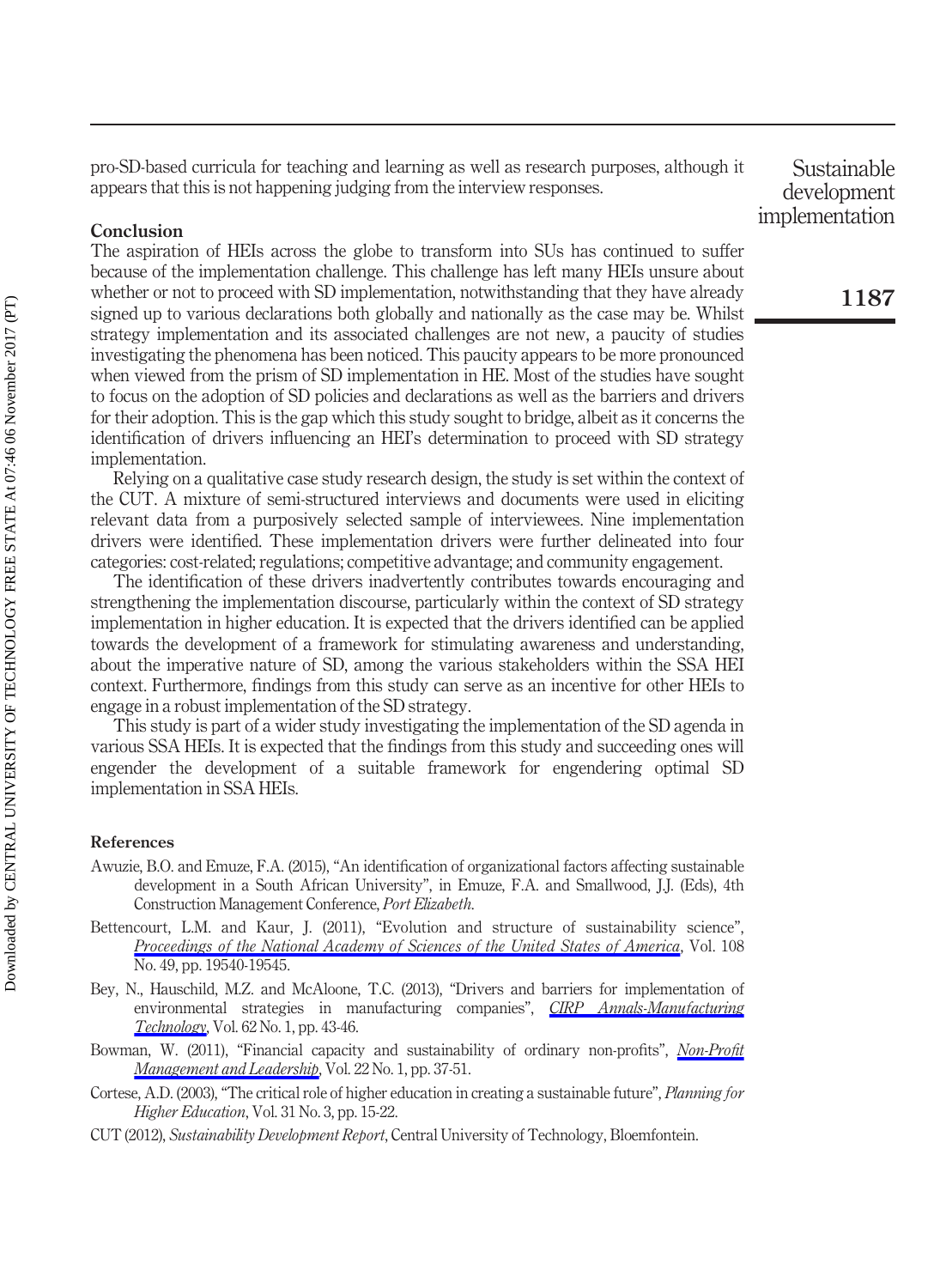| Denscombe, M. (2010), Ground Rules for Good Research: Guidelines for Good Practice, Open University |  |  |
|-----------------------------------------------------------------------------------------------------|--|--|
| Press, Buckingham.                                                                                  |  |  |

- <span id="page-13-16"></span><span id="page-13-12"></span>Diabat, A. and Govindan, K. (2011), "An analysis of the drivers affecting the implementation of green supply chain management", Resources, Conservation and Recycling, Vol. 3 No. 9, pp. 864-869.
- <span id="page-13-13"></span>Eisenhardt, K.M. and Graebner, M.E. (2007), "Theory building from cases: opportunities and challenges", *[Academy of Management Journal](http://www.emeraldinsight.com/action/showLinks?doi=10.1108%2FIJSHE-09-2016-0167&crossref=10.5465%2FAMJ.2007.24160888&isi=000244976900004&citationId=p_9)*, Vol. 50 No. 1, pp. 25-32.
- <span id="page-13-0"></span>Fernández-Sánchez, G. and Rodríguez-López, F. (2010), "A methodology to identify sustainability indicators in construction project management-application to infrastructure projects in Spain", [Ecological Indicators](http://www.emeraldinsight.com/action/showLinks?doi=10.1108%2FIJSHE-09-2016-0167&crossref=10.1016%2Fj.ecolind.2010.04.009&isi=000279521900015&citationId=p_10), Vol. 10 No. 6, pp. 1193-1201.
- <span id="page-13-8"></span>Grindsted, T.S. (2011), "Sustainable universities–from declarations on sustainability in higher education to national law", Environmental Economics, Vol. 2 No. 2, pp. 29-36.
- <span id="page-13-15"></span>Guest, G., Bunce, A. and Johnson, L. (2006), "How many interviews are enough? An experiment with data saturation and variability", [Field Methods](http://www.emeraldinsight.com/action/showLinks?doi=10.1108%2FIJSHE-09-2016-0167&crossref=10.1177%2F1525822X05279903&isi=000242853100004&citationId=p_12), Vol. 18 No. 1, pp. 59-82.
- <span id="page-13-17"></span>Holmberg, J., Lundqvist, U., Svanström, M. and Arehag, M. (2012), "The university and transformation towards sustainability: the strategy used at Chalmers university", *[International Journal of](http://www.emeraldinsight.com/action/showLinks?doi=10.1108%2FIJSHE-09-2016-0167&system=10.1108%2F14676371211242544&isi=000308524700003&citationId=p_13)* [Sustainability in Higher Education](http://www.emeraldinsight.com/action/showLinks?doi=10.1108%2FIJSHE-09-2016-0167&system=10.1108%2F14676371211242544&isi=000308524700003&citationId=p_13), Vol. 13 No. 3, pp. 219-231.
- <span id="page-13-14"></span>Jefferies, M., Gameson, R. and Rowlinson, S. (2002), "Critical success factors of the BOOT procurement system: reflections from the stadium Australia case study", *[Engineering, Construction and](http://www.emeraldinsight.com/action/showLinks?doi=10.1108%2FIJSHE-09-2016-0167&system=10.1108%2Feb021230&citationId=p_14)* [Architectural Management](http://www.emeraldinsight.com/action/showLinks?doi=10.1108%2FIJSHE-09-2016-0167&system=10.1108%2Feb021230&citationId=p_14), Vol. 9 No. 4, pp. 352-361.
- <span id="page-13-10"></span>Koh, S.L., Gunasekaran, A. and Goodman, T. (2011), "Drivers, barriers and critical success factors for ERPII implementation in supply chains: a critical analysis", *[The Journal of Strategic](http://www.emeraldinsight.com/action/showLinks?doi=10.1108%2FIJSHE-09-2016-0167&crossref=10.1016%2Fj.jsis.2011.07.001&isi=000298458800006&citationId=p_15)* [Information Systems](http://www.emeraldinsight.com/action/showLinks?doi=10.1108%2FIJSHE-09-2016-0167&crossref=10.1016%2Fj.jsis.2011.07.001&isi=000298458800006&citationId=p_15), Vol. 20 No. 4, pp. 385-402.
- <span id="page-13-1"></span>Krizek, K.J., Newport, D., White, J. and Townsend, A.R. (2012), "Higher education's sustainability imperative: how to practically respond?", [International Journal of Sustainability in Higher](http://www.emeraldinsight.com/action/showLinks?doi=10.1108%2FIJSHE-09-2016-0167&system=10.1108%2F14676371211190281&isi=000306672800003&citationId=p_16) *[Education](http://www.emeraldinsight.com/action/showLinks?doi=10.1108%2FIJSHE-09-2016-0167&system=10.1108%2F14676371211190281&isi=000306672800003&citationId=p_16)*, Vol. 13 No. 1, pp. 19-33.
- Leal Filho, W. (Ed.) (2009), "Sustainability at universities: opportunities, challenges and trends", Sustainability at Universities: Opportunities, Challenges and Trends, Frankfurt/Main, Berlin, Bern, Brussels, New York, NY, Oxford.
- <span id="page-13-7"></span>Li, Y., Guohui, S. and Eppler, M.J. (2010), "Making strategy work: a literature review on the factors influencing strategy implementation", in Kellermanns, F.W. and Mazzola, P. (Eds), Handbook of Research on Strategy Process, Edward Elgar, Cheltenham.
- <span id="page-13-2"></span>Lozano, R., Lukman, R., Lozano, F.J., Huisingh, D. and Lambrechts, W. (2013), "Declarations for sustainability in higher education: becoming better leaders, through addressing the university system", *[Journal of Cleaner Production](http://www.emeraldinsight.com/action/showLinks?doi=10.1108%2FIJSHE-09-2016-0167&crossref=10.1016%2Fj.jclepro.2011.10.006&isi=000320751000003&citationId=p_19)*, Vol. 48, pp. 10-19.
- <span id="page-13-11"></span>Mann, H., Grant, G. and Singh Mann, I.J. (2009), "Green IT: an implementation framework", Proceedings of the 15th Americas Conference on Information Systems (AMCIS), San Francisco, CA.
- <span id="page-13-5"></span>Mulgan, G. (2009), The Art of Public Strategy: Mobilizing Power and Knowledge for the Common Good, Oxford University Press, Oxford.
- <span id="page-13-6"></span>Noble, C.H. (1999), "The eclectic roots of strategy implementation research", [Journal of Business](http://www.emeraldinsight.com/action/showLinks?doi=10.1108%2FIJSHE-09-2016-0167&crossref=10.1016%2FS0148-2963%2897%2900231-2&isi=000081132300003&citationId=p_22) [Research](http://www.emeraldinsight.com/action/showLinks?doi=10.1108%2FIJSHE-09-2016-0167&crossref=10.1016%2FS0148-2963%2897%2900231-2&isi=000081132300003&citationId=p_22), Vol. 45 No. 2, pp. 119-134.
- <span id="page-13-4"></span>NPC (2012), National Development Plan 2030: Our Future–Make It Work, Presidency of South Africa, Pretoria.
- <span id="page-13-18"></span>Porter, M.E. (1998), Competing Across Locations: Enhancing Competitive Advantage through a Global Strategy, Harvard Business School Press, Boston, MA.
- <span id="page-13-9"></span>Ram, J.,Wu, M.L. and Tagg, R. (2014),"Competitive advantage from ERP projects: examining the role of key implementation drivers", *International Journal of Project Management*, Vol. 32 No. 4, pp. 663-675.
- <span id="page-13-3"></span>RSA (1998), National Environmental Management Act (Act No. 107 of 1998), Act No. 107 South Africa: Government Gazette.

IJSHE 18,7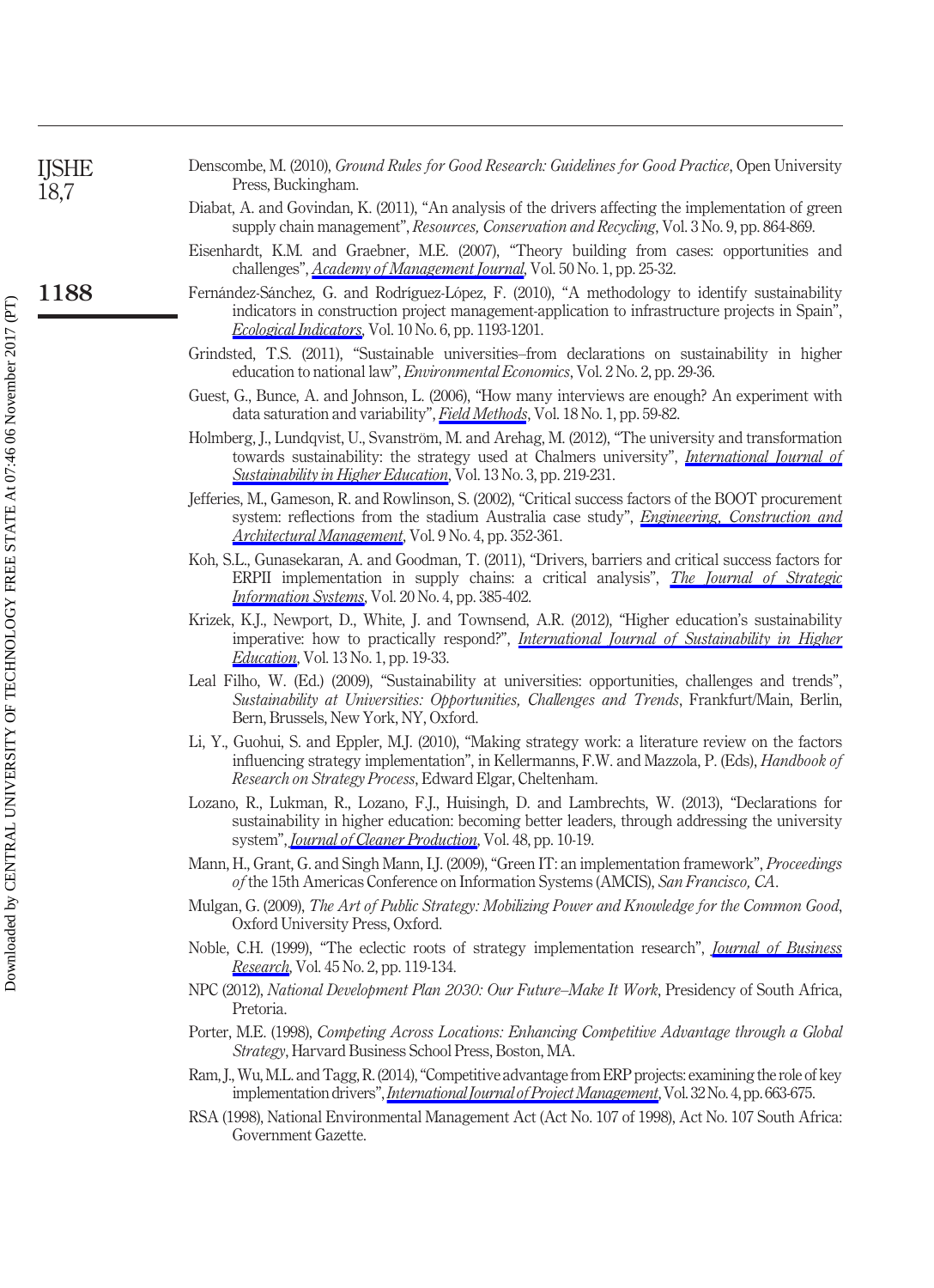<span id="page-14-11"></span><span id="page-14-10"></span><span id="page-14-8"></span><span id="page-14-7"></span><span id="page-14-6"></span>

| Sharp, L. (2009), "Higher education: the quest for the sustainable campus", Sustainability: Science,<br><i>Practice, &amp; Policy, Vol.</i> 5 No. 1, pp. 1-8.                                                                                                                                         | Sustainable<br>development |
|-------------------------------------------------------------------------------------------------------------------------------------------------------------------------------------------------------------------------------------------------------------------------------------------------------|----------------------------|
| Shriberg, M.P. (2002), Sustainability in US Higher Education: Organizational Factors Influencing<br>Campus Environmental Performance and Leadership, The University of Michigan, MI.                                                                                                                  | implementation             |
| Stafford, S.L. (2011), "How green is your campus? An analysis of the factors that drive universities to<br>embrace sustainability", <i>Contemporary Economic Policy</i> , Vol. 29 No. 1, pp. 337-356.                                                                                                 |                            |
| Stephens, J.C., Hernandez, M.E., Román, M., Graham, A.C. and Scholz, R.W. (2008), "Higher education<br>as a change agent for sustainability in different cultures and contexts", <i>International Iournal of</i><br>Sustainability in Higher Education, Vol. 9 No. 3, pp. 317-338.                    | 1189                       |
| Taylor-Powell, E. and Renner, M. (2003), Analyzing Qualitative Data, in University of Wisconsin-<br>Extension, C. E. (Ed.), University of Wisconsin–Extension, Cooperative Extension, Wisconsin.                                                                                                      |                            |
| Trowbridge, P. (2006), "A case study of green supply chain management at advanced micro devices", in<br>Sarkis, J. (Ed.), <i>Greening the Supply Chain</i> , Springer, London.                                                                                                                        |                            |
| UNISA (2011), Towards Sustainability and Social Transformation: The University of South Africa<br><i>Communication on Progress,</i> South Africa University of South Africa/United Nations Global<br>Compact, Pretoria.                                                                               |                            |
| Velazquez, L., Munguia, N. and Sanchez, M. (2005), "Deterring sustainability in higher education<br>institutions: an appraisal of the factors which influence sustainability in higher education<br>institutions", <i>International Journal of Sustainability in Higher Education</i> , Vol. 6 No. 4, |                            |

- <span id="page-14-3"></span>Walker, H., Di Sisto, L. and McBain, D. (2008), "Drivers and barriers to environmental supply chain management practices: lessons from the public and private sectors", *[Journal of Purchasing and](http://www.emeraldinsight.com/action/showLinks?doi=10.1108%2FIJSHE-09-2016-0167&crossref=10.1016%2Fj.pursup.2008.01.007&citationId=p_35)* [Supply Management](http://www.emeraldinsight.com/action/showLinks?doi=10.1108%2FIJSHE-09-2016-0167&crossref=10.1016%2Fj.pursup.2008.01.007&citationId=p_35), Vol. 14 No. 1, pp. 69-85.
- <span id="page-14-0"></span>WCED (1987), Our Common Future, United Nations World Council for Economic Development, Oxford.
- <span id="page-14-5"></span>Wildemuth, B.M. and Zhang, Y. (2009), "Qualitative analysis of content", in Wildemuth, B.M. (Ed.) Applications of Social Research Methods to Questions in Information and Library Science, Library Unlimited, Westport, CT.
- <span id="page-14-4"></span>Yin, R.K. (2013), Case Study Research: Design and Methods, Sage Publications, London.

#### Further reading

<span id="page-14-9"></span><span id="page-14-2"></span><span id="page-14-1"></span>pp. 383-391.

- Ferrer-Balas, D., Adachi, J., Banas, S., Davidson, C., Hoshikoshi, A., Mishra, A., Motodoa, Y., Onga, M. and Ostwald, M. (2008), "An international comparative analysis of sustainability transformation across seven universities", *[International Journal of Sustainability in Higher Education](http://www.emeraldinsight.com/action/showLinks?doi=10.1108%2FIJSHE-09-2016-0167&system=10.1108%2F14676370810885907&citationId=p_39)*, Vol. 9 No. 3, pp. 295-316.
- Ferrer-Balas, D., Lozano, R., Huisingh, D., Buckland, H., Ysern, P. and Zilahy, G. (2010), "Going beyond the rhetoric: system-wide changes in universities for sustainable societies", *[Journal of Cleaner](http://www.emeraldinsight.com/action/showLinks?doi=10.1108%2FIJSHE-09-2016-0167&crossref=10.1016%2Fj.jclepro.2009.12.009&isi=000277529200001&citationId=p_40)* [Production](http://www.emeraldinsight.com/action/showLinks?doi=10.1108%2FIJSHE-09-2016-0167&crossref=10.1016%2Fj.jclepro.2009.12.009&isi=000277529200001&citationId=p_40), Vol. 18 No. 7, pp. 607-610.
- Hopkinson, P. (2010), "Ecoversity: the potential for sustainable development to reshape university culture and action", *[International Journal of Environment and Sustainable Development](http://www.emeraldinsight.com/action/showLinks?doi=10.1108%2FIJSHE-09-2016-0167&crossref=10.1504%2FIJESD.2010.035615&citationId=p_41)*, Vol. 9 No. 4, pp. 378-391.
- Luo, H. and Yang, J. (2012), "Overcoming organisational resistance to sustainability innovations in Australian universities", Proceedings of the 12th Annual Australasian Campuses Towards Sustainability, Brisbane.
- McMillin, J. and Dyball, R. (2009), "Developing a whole-of-university approach to educating for sustainability linking curriculum, research and", *[Journal of Education for Sustainable](http://www.emeraldinsight.com/action/showLinks?doi=10.1108%2FIJSHE-09-2016-0167&crossref=10.1177%2F097340820900300113&citationId=p_43)* **[Development](http://www.emeraldinsight.com/action/showLinks?doi=10.1108%2FIJSHE-09-2016-0167&crossref=10.1177%2F097340820900300113&citationId=p_43)**, Vol. 3 No. 1, pp. 55-64.
- Mader, C. and Rammel, C. (2015), "Transforming higher education for sustainable development", [https://sustainabledevelopment.un.org/content/documents/621564Mader\\_Rammel\\_](https://sustainabledevelopment.un.org/content/documents/621564Mader_Rammel_Transforming &hx0025;20Higher&hx0025;20Education&hx0025;20for&hx0025;20Sustainable&hx0025;20Development.pdf)